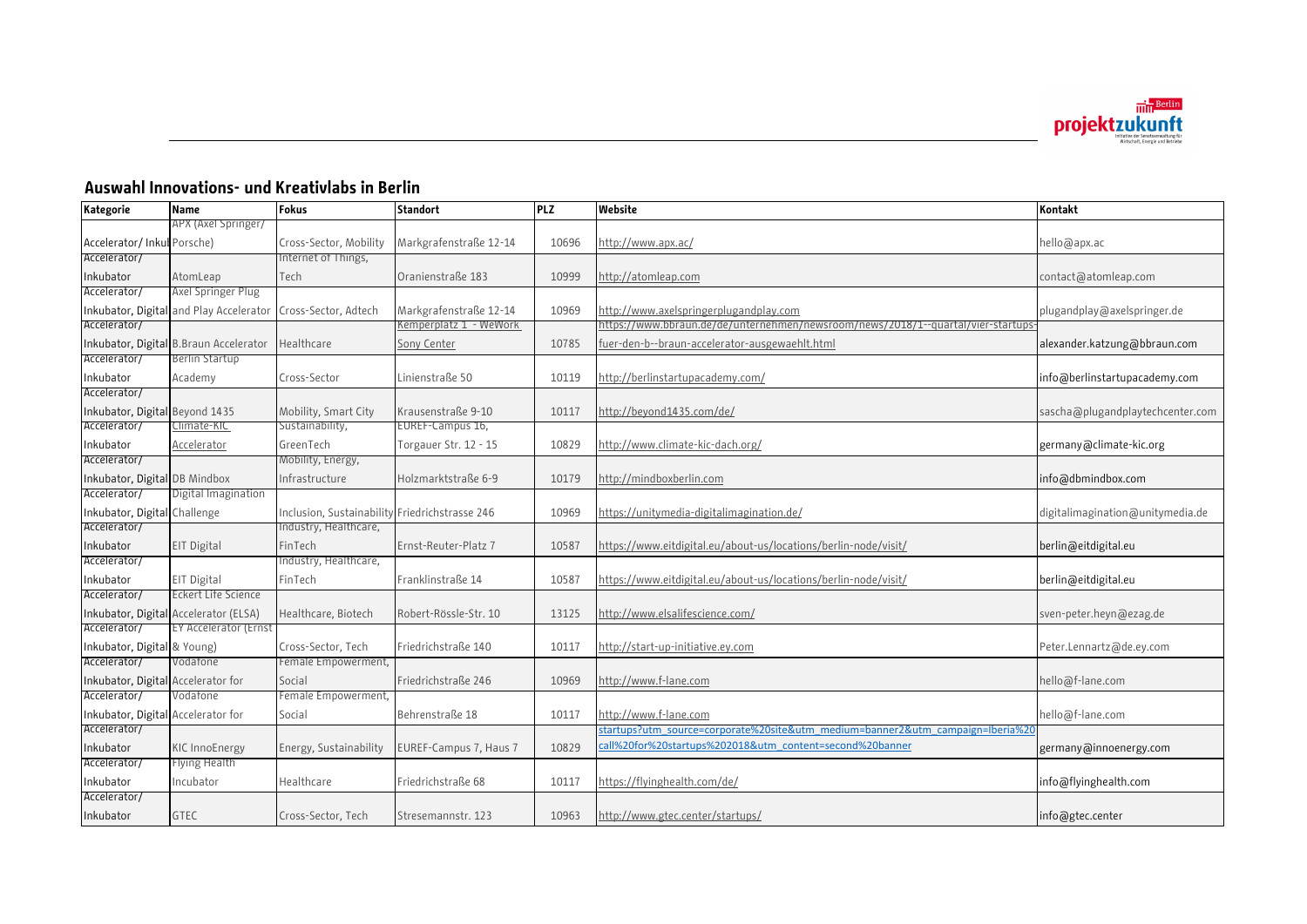| Accelerator/                                   | Hardware.Co                                    |                       |                                       |       |                                                                              |                                   |
|------------------------------------------------|------------------------------------------------|-----------------------|---------------------------------------|-------|------------------------------------------------------------------------------|-----------------------------------|
| Inkubator                                      | (betahaus)                                     | Smart, Energy, Data   | Prinzessinnenstraße 19/20             | 10969 | http://hardware.co                                                           | info@hardware.co                  |
| Accelerator/                                   | Heartbeat Labs                                 |                       |                                       |       |                                                                              |                                   |
| nkubator, Digital (Hitfox)                     |                                                | Healthcare            | Rosa-Luxemburg-Straße 2               | 10178 | https://www.heartbeatlabs.com/                                               | info@heartbeatlabs.com            |
| Accelerator/                                   | <b>HUNGRY VENTURES</b>                         |                       | Birkenstraße 22                       |       | nttps://hungry-ventures.com                                                  |                                   |
| nkubator                                       | by Nestim GmbH                                 | FoodTech              |                                       | 10559 |                                                                              | bastian@hungry-ventures.com       |
| Accelerator/                                   | Innogy Innovation                              |                       | Space Shack: Akazienstraße            |       |                                                                              |                                   |
| Inkubator, Digital Hub                         |                                                | Energy, Tech          | 3A                                    | 10823 | https://innovationhub.innogy.com                                             | contact@innogy.com                |
| Accelerator/                                   | nnovation boiler                               | Energy, Internet of   |                                       |       |                                                                              |                                   |
| Inkubator, Digital (Viessmann)                 |                                                | Things                | Friedrichstraße 147/149               | 10117 | https://innovationboiler.com/                                                | info@innovationboiler.com         |
| Accelerator/                                   |                                                |                       |                                       |       |                                                                              |                                   |
| Inkubator                                      | EIT InnoEnergy                                 | Energy                | EUREF-Campus 7, Haus 7                | 10829 | http://www.innoenergy.com/bcs/innoenergy-highway/                            | germany@innoenergy.com            |
| Accelerator/                                   | leAD Sports                                    |                       |                                       |       |                                                                              |                                   |
|                                                |                                                |                       |                                       |       |                                                                              |                                   |
| Inkubator, Digital Accelerator<br>Accelerator/ |                                                | Sports, Healthcare    | Senefelderstraße 16                   | 10437 | https://www.leadsports.com                                                   | contact@leadsportsaccelerator.com |
|                                                |                                                |                       |                                       |       |                                                                              |                                   |
| nkubator                                       | Makers                                         | Cross-Sector, Tech    | Invalidenstraße 112                   | 10115 | http://makers.do                                                             | contact@makers.do                 |
| Accelerator/                                   |                                                | Tech, Artificial      |                                       |       |                                                                              |                                   |
|                                                | Inkubator, Digital METRO Accelerator           | Intelligence          | Breite Str. 1                         | 10178 | https://metroaccelerator.com/                                                | info@metroaccelerator.com         |
| Accelerator/                                   | ProSiebenSat.1                                 |                       |                                       |       |                                                                              |                                   |
| Inkubator, Digital Accelerator                 |                                                | Media, Entertainment  | Rungestraße 22-24                     | 10179 | https://www.p7s1accelerator.com                                              | accelerator@prosiebensat1.com     |
| Accelerator/                                   |                                                |                       |                                       |       |                                                                              |                                   |
| Inkubator,                                     | <b>SAP.io Foundry</b>                          | Tech                  | Rosenthaler Straße 38                 | 10178 | https://sap.io/foundry-berlin/                                               | Alexandra.gorman@sap.com          |
| Accelerator/                                   |                                                |                       |                                       |       |                                                                              |                                   |
| nkubator                                       | Social Impact Lab                              | Social                | Muskauer Straße 24                    | 10997 | https://socialimpactstart.eu/                                                | berlin@socialimpactlab.eu         |
| Accelerator/                                   | Startup Bootcamp                               |                       |                                       |       |                                                                              |                                   |
| nkubator, Digital Berlin (CISCO)               |                                                | Healthcare            | Charlottenstraße 2                    | 10969 | <u> https://www.startupbootcamp.org/accelerator/digital-health-berlin/</u>   | berlin@startupbootcamp.org        |
| Accelerator/                                   | STARTUP Intelligence Mobility, FinTech,        |                       | FACTORY: Rheinsberger Str.            |       |                                                                              |                                   |
| Inkubator                                      | Center (Daimler                                | Virtual Reality       | 76/77                                 | 10115 | http://startupintelligence.io/                                               | sic@daimler.com                   |
| Accelerator/                                   |                                                |                       |                                       |       |                                                                              |                                   |
| nkubator                                       | Techcode Berlin                                | Tech                  | Karl-Liebknecht-Str. 5                | 10178 | https://techcode-germany.com/home/                                           | berlin@techcode-germany.com#      |
| Accelerator/                                   |                                                | Energy, Circular      |                                       |       |                                                                              |                                   |
| Inkubator, Digital U-Start Veolia              |                                                | Economy               | Unter den Linden 21                   | 10117 | https://www.veolia.de/ustart                                                 | ustart@veolia.com.                |
| Accelerator/                                   |                                                |                       |                                       |       |                                                                              |                                   |
| nkubator                                       | Venture Camp                                   | FoodTech              | Storkower Str. 207                    | 10369 | http://www.venturecamp.de/                                                   | alexandra.pawlowski@nestim.com    |
| Accelerator/                                   |                                                |                       |                                       |       |                                                                              |                                   |
|                                                | nkubator, Digital Voltage (Viessmann) DeepTech |                       | Tempelhofer Ufer 1                    | 10961 | https://voltage.wattx.io/                                                    | contact@wattx.io                  |
| Digital Think                                  |                                                |                       |                                       |       |                                                                              |                                   |
| Tanks                                          | Audi.Denkwerkstatt                             | Mobility, Smart City  | Prinzessinnenstraße 19-20             | 10969 | https://blog.audi.de/audi-denkwerkstatt/                                     | blogredaktion@audi.de             |
| Digital Think                                  |                                                | Smart Home, Mobility, |                                       |       |                                                                              |                                   |
|                                                |                                                |                       |                                       |       |                                                                              |                                   |
| Tanks<br>Digital Think                         | Bosch IoT Academy                              | Internet of Things    | Ullsteinstraße 128<br>EUREF-Campus 3, | 12109 | https://www.bosch-si.com/de/services/ueberblick/iot-academy/iot-academy.html | <u>info-de@bosch-si.com</u>       |
|                                                |                                                |                       |                                       |       |                                                                              |                                   |
| Tanks,                                         | Cisco Open Berlin                              | Smart City, Data      | Magazingebäude, Torgauer              | 10829 | http://openberl.in/                                                          | openberlin-contact-web@cisco.com  |
| Digital Think                                  |                                                |                       |                                       |       |                                                                              |                                   |
| Tanks                                          | CoLaborator (Bayer) Healthcare                 |                       | Müllerstraße 178                      | 13342 | http://www.colaborator.berlin.bayer.com/en/home.php                          | colaborator.berlin@bayer.com      |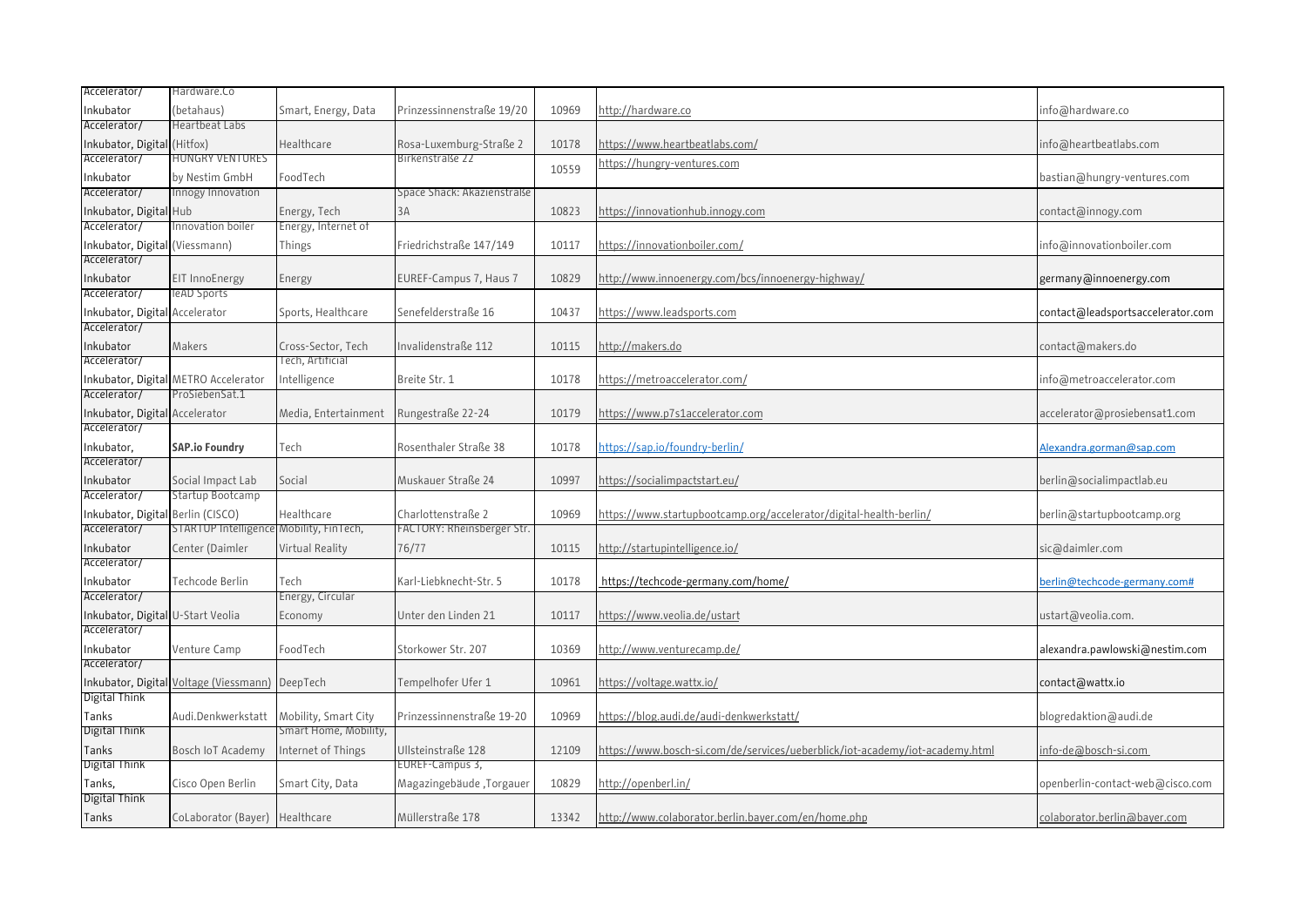| Digital Think          |                                              |                        |                         |       |                                                                                       |                                      |
|------------------------|----------------------------------------------|------------------------|-------------------------|-------|---------------------------------------------------------------------------------------|--------------------------------------|
| Tanks                  | DCAITI (Daimler)                             | Mobility               | Ernst-Reuter-Platz 7    | 10587 | http://www.dcaiti.tu-berlin.de                                                        | ilja.radusch@dcaiti.com              |
| Digital Think          | Digital Labs (Mc                             |                        |                         |       |                                                                                       |                                      |
| Tanks                  | Kinsey)                                      | Big Data, Apps         | Charlottenstrasse 4     | 10969 | https://www.mckinsey.de/digital-labs                                                  | https://www.mckinsey.de/kontakt      |
| Digital Think          | Digital:Lab                                  | Mobility, User         |                         |       |                                                                                       |                                      |
| Tanks                  | (Volkswagen)                                 | Experience             | Stralauer Allee 7       | 10245 | https://www.vw-dilab.com/                                                             | vw@volkswagen.de                     |
| Digital Think          |                                              | Energy, Mobility,      |                         |       |                                                                                       |                                      |
| Tanks,                 | e:On Agile (EON)                             | Internet of Things     | <b>EUREF Campus 7-8</b> | 10829 | https://eon-agile.com                                                                 | agile@eon.com                        |
| Digital Think          |                                              |                        |                         |       |                                                                                       |                                      |
| Tanks                  | Finleap (Hitfox)                             | FinTech                | Hardenbergstraße 32     | 10623 | https://www.finleap.com                                                               | media@finleap.com                    |
| Digital Think          |                                              |                        |                         |       |                                                                                       |                                      |
| Tanks                  | Helios Hub                                   | Healthcare             | Leipziger Str. 61a      | 10117 | http://www.helios-hub.com/                                                            | florian.nickels-teske@smarthelios.de |
| Digital Think          | HUB:raum (Deutsche Tech, Internet of         |                        |                         |       |                                                                                       |                                      |
| Tanks                  | Telekom)                                     | Things, Artificial     | Winterfeldtstr. 21      | 10781 | https://www.hubraum.com/                                                              | con <u>tact@hubraum.com</u>          |
| Digital Think          |                                              | Internet of Things,    |                         |       |                                                                                       |                                      |
| Tanks                  | InfraLab                                     | Sustainability         | EUREF Campus, Haus 15B  | 10829 | http://infralab.berlin                                                                | info@infralab.berlin.de              |
| Digital Think          |                                              |                        |                         |       | https://www.kloeckner-i.com/wp-                                                       |                                      |
| Tanks                  | Klöckner.I                                   | Industry               | Zinnowitzer Strasse 8   | 10115 | content/uploads/2018/04/Kloeckner_Co_Digitalization_April-2018.pdf                    | info@kloeckner-i.com                 |
| Digital Think          | Lutthansa                                    |                        |                         |       |                                                                                       |                                      |
| Tanks                  | Innovation Hub                               | Mobility, Traveltech   | Rosenthaler Straße 32   | 10178 | http://lh-innovationhub.de/en/                                                        | welcome@lh-innovationhub.com         |
| Digital Think          |                                              |                        |                         |       |                                                                                       |                                      |
|                        |                                              |                        |                         |       |                                                                                       |                                      |
| Tanks<br>Digital Think | MHP LAB (Porsche)                            | Mobility               | Stralauer Allee 12      | 10245 | https://www.mhp.com/de/die-innovation/mhplab/                                         | andreas.hirning(at)mhp.com           |
|                        |                                              |                        |                         |       |                                                                                       |                                      |
| Tanks<br>Digital Think | Microsoft Scale Up                           | Cross-Sector, Tech     | Unter den Linden 17     | 10117 | https://startups.microsoft.com/de-de/scale-up/                                        | msab-applications@microsoft.com      |
|                        |                                              |                        |                         |       |                                                                                       |                                      |
| Tanks<br>Digital Think | Moia (Volkswagen)<br>Open Innovation         | Mobility               | Alexanderufer 5         | 10117 | https://www.moia.io/                                                                  | info@moia.io                         |
|                        |                                              |                        |                         |       |                                                                                       |                                      |
| Tanks                  | Space (Otto Bock)                            | Healthcare, Medtech    | Prenzlauer Allee 247    | 10405 | https://www.openinnovationspace.com/de/                                               | contact@openinnovationspace.de       |
| Digital Think          | Openspace                                    |                        |                         |       |                                                                                       |                                      |
| Tanks                  | (Commerzbank/                                | FinTech                | Bülowstraße 80          | 10783 | https://www.openspace.digital/                                                        | <u>info@openspace.digital</u>        |
|                        |                                              |                        |                         |       |                                                                                       |                                      |
|                        | Accelerator/Inkul SAP IoT Startup Accel Tech |                        | Rosenthaler Str. 38     | 10178 |                                                                                       | gnatz.schatz@sap.com                 |
| Digital Think          | Zentrale Innovation                          |                        |                         |       | https://www.schaettler.com/content.schaettler.com/de/news_media/press_ottice/press_r  |                                      |
| Tanks                  | Plattform für                                | Mobility               | Rheinsberger Str. 76/77 | 10115 | eleases/press releases detail.jsp?id=76680256                                         |                                      |
| Hubs/                  |                                              | Machine Learning,      |                         |       |                                                                                       |                                      |
| Kompetenzzentr         | SAP Labs                                     | Blockchain, Tech, Data | Rosenthaler Str. 30     | 10178 | https://www.sap.com/corporate/de/company/innovation/sap-labs.html                     | sara.buckow@sap.com                  |
| Digital Think          | Spielfeld (Roland                            |                        |                         |       |                                                                                       |                                      |
| Tanks                  | Berger/Visa)                                 | FinTech                | Skalitzer Str. 85/86    | 10997 | http://www.spielfeld.com/                                                             | info@spielfeld.com                   |
| Digital Think          | Ptizer - Berlin                              |                        |                         |       | https://www.pfizer.de/ueber-pfizer/partnerschaften-und-kooperationen/berlin-research- |                                      |
| Tanks                  | Research Lab                                 | Healthcare             | Linkstraße 10           | 10785 | lab/                                                                                  | info@pfizer.com                      |
| Digital Think          | Pfizer - Healthcare                          |                        |                         |       |                                                                                       |                                      |
| Tanks                  | Hub Berlin                                   | Healthcare             | Linkstraße 10           | 10785 | https://healthcarehub.pfizer.de/blog                                                  | healthcarehub.berlin@pfizer.com      |
| Digital Think          |                                              |                        |                         |       |                                                                                       |                                      |
| Tanks                  | Project A                                    | Cross-Sector           | Julie-Wolfthorn-Str. 1  | 10115 | https://www.project-a.com/en                                                          | <u>info@project-a.com</u>            |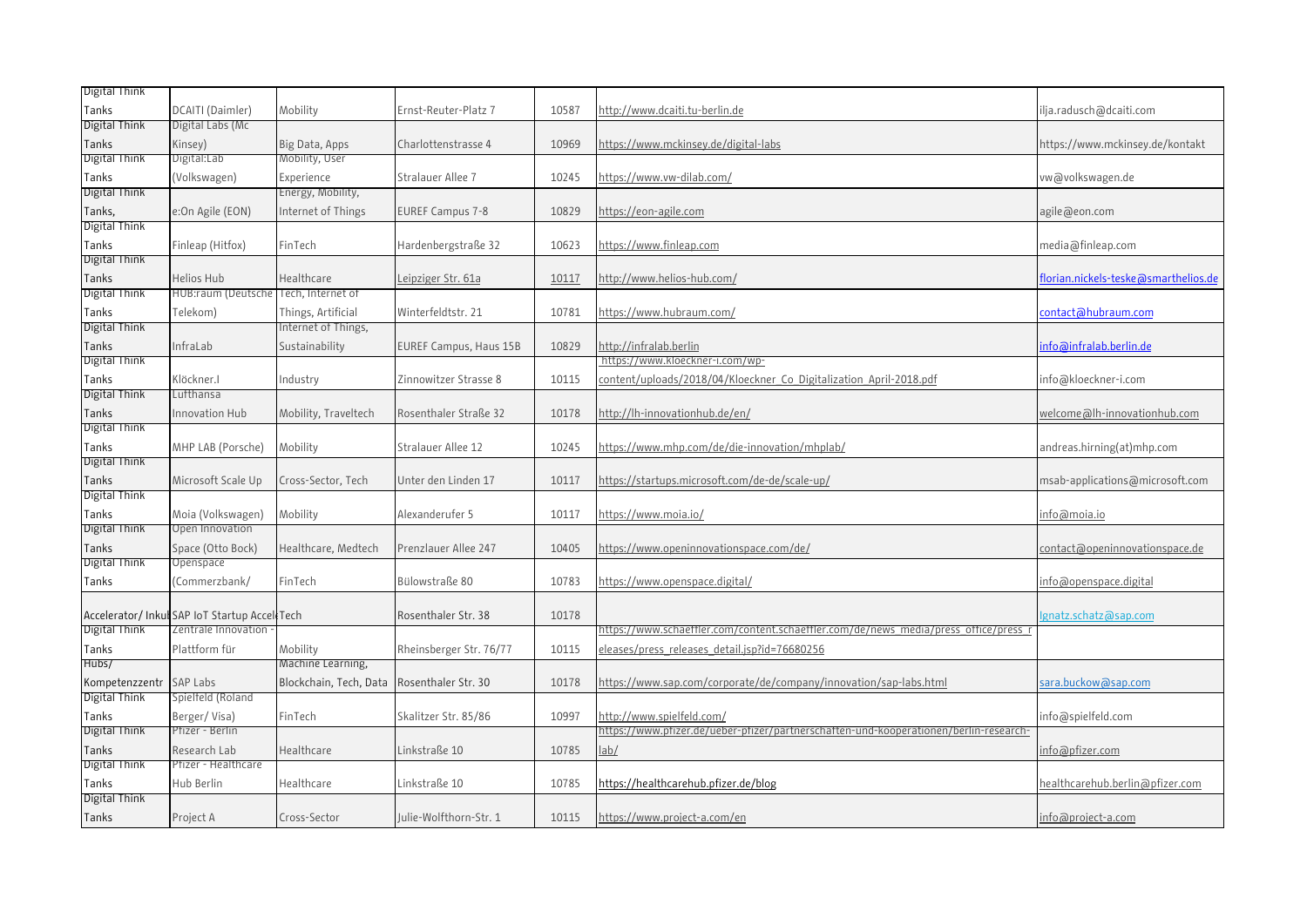| Digital Think                    |                            | nternet of Things,        |                                                      |       |                                                                                      |                                    |
|----------------------------------|----------------------------|---------------------------|------------------------------------------------------|-------|--------------------------------------------------------------------------------------|------------------------------------|
| Tanks                            | Telefonica Basecamp        | Work 4.0                  | Mittelstraße 51-53                                   | 10117 | https://basecamp.telefonica.de/                                                      | basecamp@telefonica.com            |
| Digital Think                    | T-Labs (Deutsche           |                           |                                                      |       |                                                                                      |                                    |
| Tanks                            | Telekom)                   | Tech, Data                | Ernst-Reuter-Platz 7                                 | 10587 | https://laboratories.telekom.com/de/                                                 | laboratories.info@telekom.de       |
| Digital Think                    |                            |                           |                                                      |       |                                                                                      |                                    |
| Tanks                            | UFA Lab                    | Media, Entertainment      | Mehringdamm 55                                       | 10961 | http://www.ufa-lab.com/                                                              | info@ufa-lab.com                   |
| Digital Think                    |                            |                           |                                                      |       |                                                                                      |                                    |
| Tanks                            | Z Lab (Zeppelin)           | Industry, Construction    | Elsenstraße 106                                      | 12435 | https://www.z-lab.com/                                                               | info@z-lab.com                     |
| Digital Think                    | Google Startup             | Tech, Cross-Sector,       |                                                      |       |                                                                                      |                                    |
| Tanks                            | Campus                     | Data                      | Tucholskystraße 2                                    | 10117 | https://www.campus.co/                                                               | press@google.com                   |
| Digital Think                    | maschinenraum              |                           |                                                      |       |                                                                                      |                                    |
| Tanks                            | (Viessmann)                | DeepTech                  | Friedrichstraße 148                                  | 10117 | http://maschinenraum.io/                                                             | hello@maschinenraum.io             |
| hochschul- und                   |                            |                           |                                                      |       |                                                                                      |                                    |
|                                  |                            |                           |                                                      | 10623 | http://www.math.tu-berlin.de/juk/3dlabor/3d labor/                                   |                                    |
| forschungsnahe                   | 3D Labor                   | Industry                  | Straße des 17. Juni 136<br>Salzuter 6, Eingang Otto- |       |                                                                                      | 3D-Fab@math.tu-berlin.de           |
| hochschul- und                   |                            |                           |                                                      |       |                                                                                      |                                    |
| forschungsnahe                   | 3IT Lab                    | Virtual Reality           | Dibelius-Straße                                      | 10587 | https://www.3it-berlin.de/                                                           | carina.schoo@hhi.fraunhofer.de     |
| hochschul- und                   |                            | Mobility, User            |                                                      |       |                                                                                      |                                    |
| forschungsnahe                   | <u>BeMoBIL</u>             | Experience                | Fasanenstraße 1                                      | 10623 | http://bemobil.bpn.tu-berlin.de/                                                     | julia.gaertner@tu-berlin.de        |
| hochschul- und                   |                            | Virtual Reality, Internet |                                                      |       |                                                                                      |                                    |
| forschungsnahe                   | BENHU                      | of Things, Data           | Badensche Straße 52                                  | 10715 | http://benhu.de/                                                                     | info@benhu.de                      |
| hochschul- und                   |                            |                           |                                                      |       |                                                                                      |                                    |
| forschungsnahe                   | CfE                        | Cross-Sector              | Hardenbergstr. 38                                    | 10623 | <u>http://www.entrepreneurship.tu-berlin.de/menue/willkommen/</u>                    | <u>info@gruendung.tu-berlin.de</u> |
| hochschul- und                   |                            |                           | Campus Charlottenburg,                               |       | -ittps://www.adlershof.de/gruenderzentrum/projekte-charlottenburg/charlottenburger   |                                    |
| forschungsnahe                   | CHIC                       | Cross-Sector, Games       | Bismarckstraße 10-12                                 | 10625 | innovations-centrum/ueber-uns/                                                       | hansen@Wista.de                    |
| hochschul- und                   | CHORA conscious            |                           |                                                      |       |                                                                                      |                                    |
| forschungsnahe                   | city                       | Smart City                | Strasse des 17. Juni 152                             | 10623 | http://www.chora.tu-berlin.de/Conscious-City-Lab/                                    | jessica.luettke@tu-berlin.de       |
| hochschul- und                   | CINIQ Center/ Smart        |                           | Salzuter 6, Entrance Otto-                           |       |                                                                                      |                                    |
| forschungsnahe                   | Data Forum                 | Tech, Data                | Dibelius-Str.                                        | 10587 | http://www.cinig.de/index.php/de/                                                    | antje-nestler@hhi.fraunhofer       |
| hochschul- und                   |                            | Smart City, Artificial    |                                                      |       |                                                                                      |                                    |
|                                  | DAI Labor                  | ntelligence, Cross-       | Ernst-Reuter-Platz 7                                 | 10587 | http://www.dai-labor.de/                                                             | sahin.albayrak@dai-labor.de        |
| forschungsnahe<br>hochschul- und |                            |                           |                                                      |       |                                                                                      |                                    |
|                                  | Design Farm Berlin         | User Experience           | Bühringstraße 20                                     | 13086 | http://designfarmberlin.de/                                                          | info@designfarmberlin.de           |
| forschungsnahe<br>hochschul- und |                            |                           |                                                      |       |                                                                                      |                                    |
|                                  |                            |                           | Einsteinufer 43                                      | 10587 | http://design-research-lab.org                                                       | info@drlab.org                     |
| forschungsnahe<br>hochschul- und | Design Research Lab Social |                           |                                                      |       |                                                                                      | nina.horstmann@hybrid-             |
|                                  |                            |                           |                                                      |       |                                                                                      |                                    |
| forschungsnahe                   | Hybrid Plattform           | Cross-Sector              | Marchstraße 8                                        | 10587 | http://www.hybrid-plattform.org/                                                     | plattform.org                      |
| hochschul- und                   | Lab for Digital            |                           |                                                      | 10623 | -ittp://www.forschung.tu                                                             |                                    |
| forschungsnahe                   | Sustainability             | Sustainability            | Straße des 17. Juni 135                              |       | berlin.de/servicebereich/menue/forschung an der tu/jahreskonzepte 2017/lab for digit |                                    |
| hochschul- und                   | eistungszentrum            | Industry, Internet of     |                                                      |       |                                                                                      |                                    |
| forschungsnahe                   | Digital Vernetzung         | Things                    | Pascalstraße 8-9                                     | 10587 | https://www.digitale-vernetzung.org/leistungszentrum-13f42a466cecf26f                | info@digitale-vernetzung.org       |
| hochschul- und                   |                            |                           |                                                      |       |                                                                                      |                                    |
| forschungsnahe                   | MTI-engAge                 | User Experience, Tech     | Einsteinufer 17                                      | 10587 | http://www.mti-engage.tu-berlin.de/                                                  | info@mti-engage.tu-berlin.de       |
| hochschul- und                   |                            |                           |                                                      |       |                                                                                      | rutger.schlatmann@helmholtz-       |
| forschungsnahe                   | PVcomB                     | Industry                  | Schwarzschildstraße 3                                | 12489 | http://www.helmholtz-berlin.de/projects/pvcomb/                                      | berlin.de                          |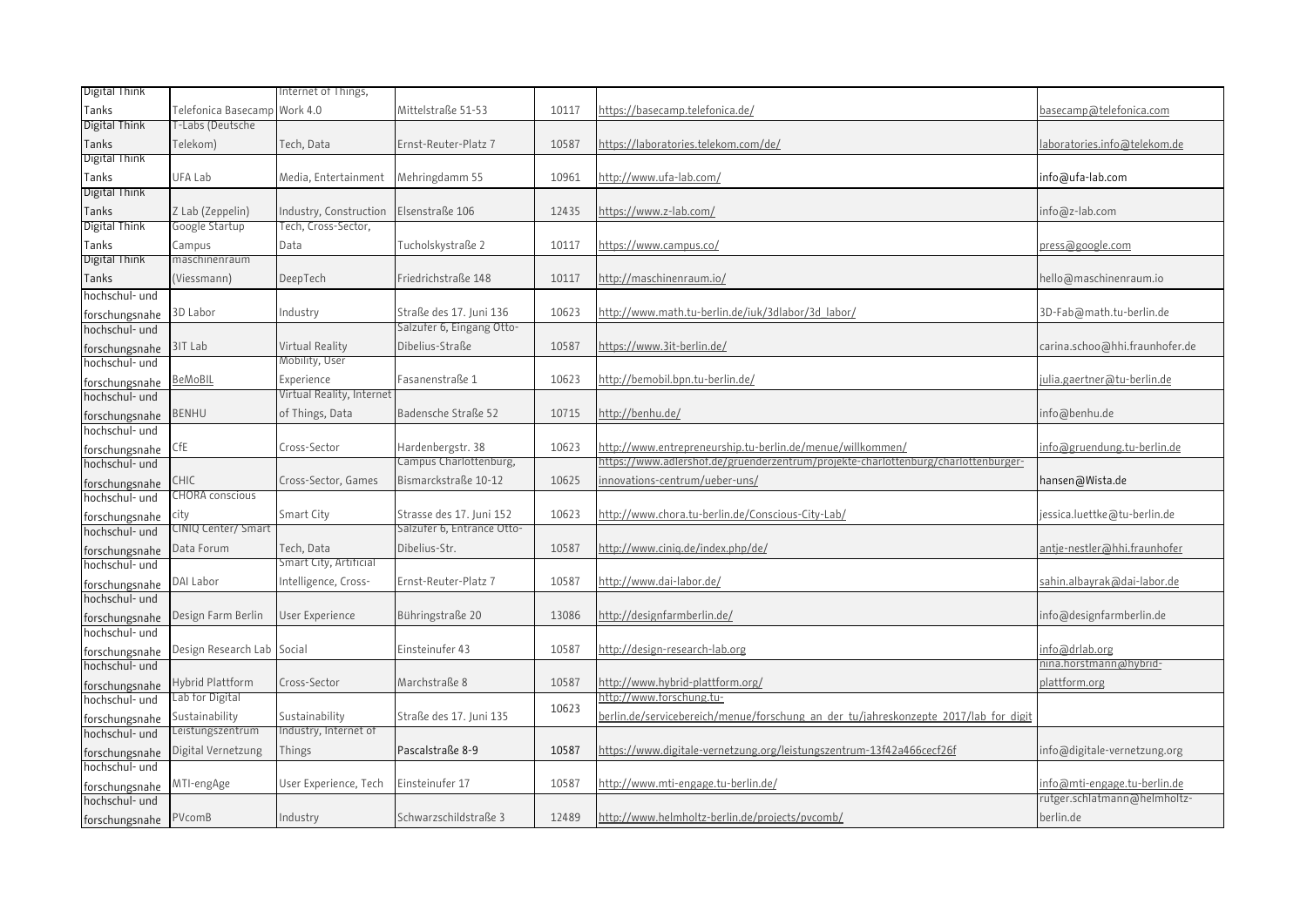| hochschul- und |                                   |                       |                           |       |                                                                                      |                                     |
|----------------|-----------------------------------|-----------------------|---------------------------|-------|--------------------------------------------------------------------------------------|-------------------------------------|
| forschungsnahe | Sound Studios Lab                 | Media                 | Frankfurter Tor 5         | 10243 | http://www.soundstudieslab.org/                                                      | info@soundstudieslab.org            |
| hochschul- und | SRH Start-Up Lab                  |                       |                           |       | https://www.srh-hochschule-berlin.de/de/hochschule/einrichtungen-bereiche/srh-start- | sigrid.peuker@srh-hochschule-       |
| forschungsnahe | Berlin                            | Tech, Data            | Ernst-Reuter-Platz 10     | 10587 | up-lab/                                                                              | berlin.de                           |
| hochschul- und |                                   |                       |                           |       | -https://www.izm.fraunhofer.de/de/institut/wege_der_zusammenarbeit/start-a           | https://www.izm.fraunhofer.de/de/s  |
| forschungsnahe | Start-a-Factory                   | Tech                  | Gustav-Meyer-Allee 25     | 13355 | factory.html                                                                         | end-                                |
| nochschul- und |                                   |                       |                           |       |                                                                                      |                                     |
| forschungsnahe | TiME lab                          | Virtual Reality       | Einsteinufer 37           | 10587 | http://www.timelab-hhi.com/index.php?lang=en                                         | christian.weissig@hhi.fraunhofer.de |
| hochschul- und | nnovationswerkstat                |                       |                           |       |                                                                                      |                                     |
| forschungsnahe | Schöneweide                       | User Experience, Tech | Rudower Chaussee 17       | 12489 | http://innovationswerkstatt-sw.de/                                                   | lange@Wista Management GmbH.de      |
| hochschul- und | Gründerwerkstatt                  |                       |                           |       |                                                                                      |                                     |
| forschungsnahe | (Wista)                           | Energy, Biotech       | Rudower Chaussee 29       | 12489 | https://www.adlershof.de/gruenderwerkstatt/                                          | kirschnick@Wista.de                 |
| hochschul- und | Startup Incubator                 |                       |                           |       |                                                                                      |                                     |
| forschungsnahe | Berlin                            | Tech                  | Rohrdamm 88               | 13629 | http://www.startup-incubator.berlin/                                                 | gruendungszentrum@hwr-berlin.de     |
| hochschul- und | Startup Incubator                 |                       |                           |       |                                                                                      |                                     |
| forschungsnahe | Berlin                            | Tech                  | Babelsberger Straße 40/41 | 10715 | http://www.startup-incubator.berlin/                                                 | gruendungszentrum@hwr-berlin.de     |
| hochschul- und |                                   |                       |                           |       |                                                                                      | plaschnick@Wista Management         |
| forschungsnahe | A <sup>2</sup> Accelerator Berlin | Energy, Smart Home    | Rudower Chaussee 17       | 12489 | https://www.adlershof.de/a2/                                                         | GmbH.de                             |
|                |                                   |                       |                           |       |                                                                                      |                                     |
| Grassroot Labs | be'kech Anticafé                  | Inclusion, Tech       | Exerzierstraße 14         | 13357 | http://bekech.com/                                                                   | hello@bekech.com                    |
|                |                                   |                       |                           |       |                                                                                      |                                     |
| Grassroot Labs | Berliner Ideenlabor               | User Experience       | Glogauer Straße 19b       | 10999 | https://www.berliner-ideenlabor.de/                                                  | hallo@berliner-ideenlabor.de        |
|                |                                   |                       |                           |       |                                                                                      |                                     |
| Grassroot Labs | Berliner Ideenlabor               | User Experience       | Ostendstraße 25           | 12459 | <u>https://www.berliner-ideenlabor.de/</u>                                           | <u>hallo@berliner-ideenlabor.de</u> |
|                |                                   |                       |                           |       |                                                                                      |                                     |
| Grassroot Labs | :-base                            | Tech                  | rungestrasse 20           | 10179 | http://www.c-base.org                                                                | vorstand@c-base.org                 |
|                |                                   |                       |                           |       |                                                                                      |                                     |
| Grassroot Labs | co.up coworking                   |                       | Adalbertstraße 7-8        | 10999 |                                                                                      |                                     |
|                |                                   | Inclusion             |                           |       | http://co-up.de/                                                                     | hello@co-up.de                      |
| Grassroot Labs |                                   |                       |                           |       |                                                                                      |                                     |
|                | CRCLR                             | Circular Economy      | Rollbergstr. 26           | 12053 | https://crclr.org/                                                                   | hello@crclr.org                     |
| Grassroot Labs |                                   |                       |                           |       |                                                                                      |                                     |
|                | <b>ESDIP Berlin</b>               | User Experience       | Grünberger Straße 48 B    | 10245 | http://esdipberlin.com/                                                              | hi@esdipberlin.com                  |
| Grassroot Labs |                                   |                       |                           |       |                                                                                      |                                     |
|                | Etsy                              | DIY                   | Ritterstraße 12-14        | 10969 | http://blog.etsy.com/de/labs                                                         | berlinworkplace@etsy.com            |
| Grassroot Labs |                                   |                       |                           |       |                                                                                      |                                     |
|                | ab Lab Berlin                     | DIY                   | Prenzlauer Allee, 242     | 10405 | https://www.fablab.berlin/                                                           | mail@fablab.berlin                  |
| Grassroot Labs |                                   |                       |                           |       |                                                                                      |                                     |
|                | HAPPYLAB                          | DIY, Tech             | Demminer Straße 3         | 13355 | http://www.happylab.de/de ber/ueber-uns                                              | berlin@happylab.de                  |
| Grassroot Labs |                                   | Coding, Female        |                           |       |                                                                                      |                                     |
|                | Heart of Code e.V.                | Empowerment, Social   | Skalitzer Str. 100        | 10997 | http://heartofcode.org/                                                              | hello@heartofcode.org               |
| Grassroot Labs |                                   |                       |                           |       |                                                                                      |                                     |
|                | Ida Nowhere                       | Social                | Donaustrasse 79           | 12043 | http://www.ida-nowhere.com                                                           | info@ida-nowhere.com                |
|                | nnovation Hub-                    |                       | c/o St. Oberholz /        |       |                                                                                      |                                     |
| Grassroot Labs | Verein zur Förderung Tech         |                       | Rosenthaler Str. 72A      | 10119 | http://www.ihub.digital/                                                             | ps@ihub.digital                     |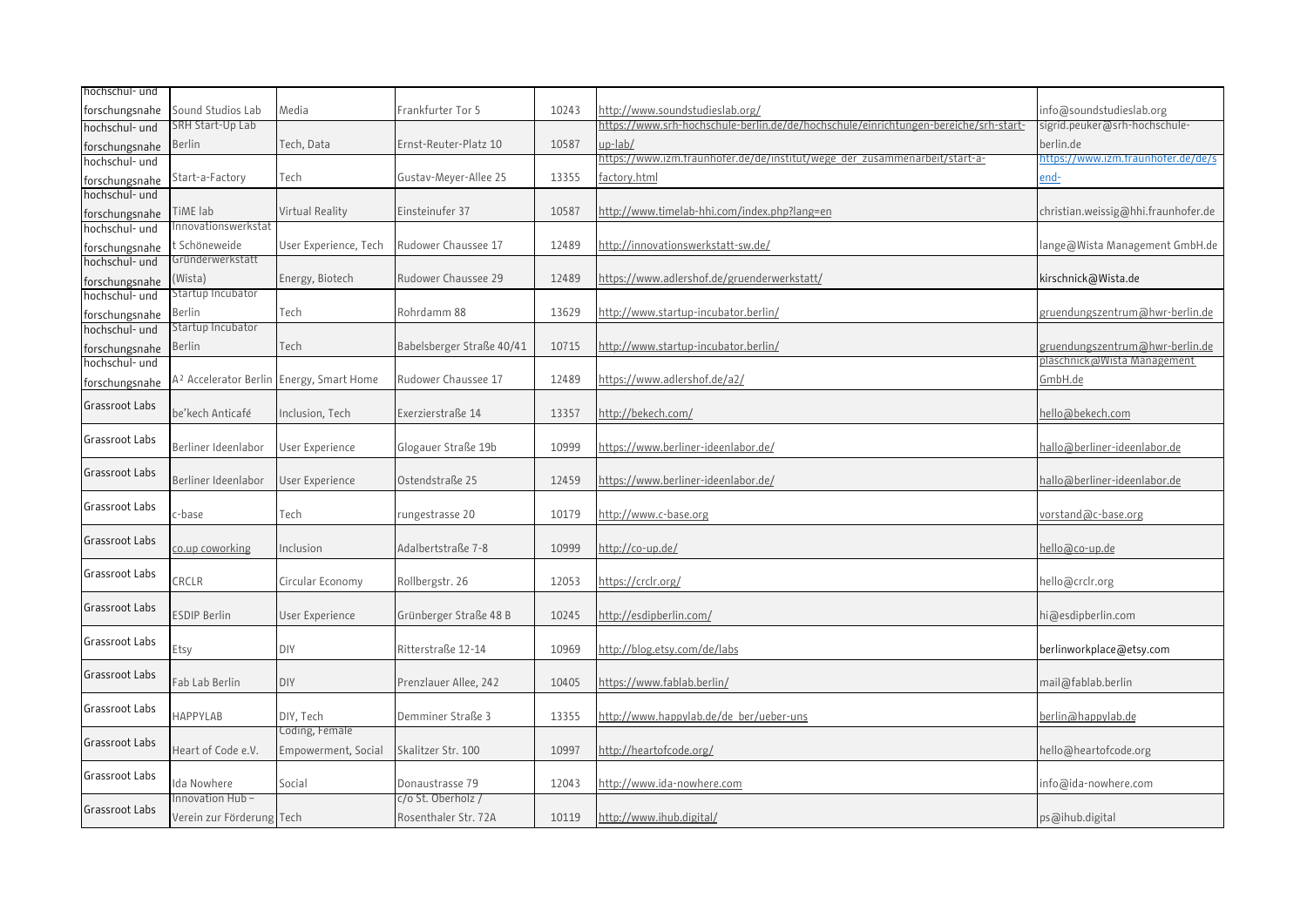| Grassroot Labs          | mpact Hub Berlin                                    | Sustainability                | Friedrichstrasse 246            | 10969             | https://berlin.impacthub.net                                                                                                                    | info@impacthub.berlin                  |
|-------------------------|-----------------------------------------------------|-------------------------------|---------------------------------|-------------------|-------------------------------------------------------------------------------------------------------------------------------------------------|----------------------------------------|
| Grassroot Labs          | InnovationLabs.Berli                                | Social                        | Crellestr. 37                   | 10827             | http://innovationlabs.berlin                                                                                                                    | kgk@cyoneer.de                         |
| Grassroot Labs          | Junge Tüftler                                       | Coding                        | Südwestkorso 62                 | 12161             | <u> http://junge-tueftler.de/portfolio/</u>                                                                                                     | post@junge-tueftler.de                 |
| Grassroot Labs          | Grassroot Labs                                      | Grassroot Labs                | Grassroot Labs                  | Grassroot<br>Labs | Grassroot Labs                                                                                                                                  | Grassroot Labs                         |
| Grassroot Labs          | MARILLE –<br>Makerspace Schiller-                   | DIY                           | Müllerstraße 149                | 13353             | -1ttps://www.berlin.de/stadtbibliothek-mitte/bibliotheken/schiller-bibliothek-mit<br>hugojugendmedienetage/aktuelle-projekte/artikel.472319.php | schiller@stb-mitte.de                  |
| Grassroot Labs          | Medienwerkstatt<br>Berlin                           | Media                         | Mariannenplatz 2                | 10997             | https://medienwerkstatt-berlin.jimdo.com/                                                                                                       | medienwerkstatt@bbk-kulturwerk.de      |
| Grassroot Labs          | Open Tech School                                    | Social                        | Adalbertstr, 8                  | 10999             | http://www.opentechschool.org/                                                                                                                  | oundation.board@opentechschool.o<br>rg |
| Grassroot Labs          | Public Art Lab                                      | Media, Smart City             | Brunnenstr. 72                  | 13355             | http://publicartlab.org                                                                                                                         | contact@connectingcities.net           |
| Grassroot Labs          | SI Labs                                             | User Experience,<br>FinTech   | Heinrich-Heine-Platz 10         | 10179             | http://www.si-labs.com/#service-design                                                                                                          | hello@si-labs.com                      |
| Grassroot Labs          | SPEKTRUM                                            | <b>DIY</b>                    | Bürknerstraße 12                | 12047             | http://spektrumberlin.de/home.html                                                                                                              | info@spektrumberlin.de                 |
| Grassroot Labs          | The Place Berlin                                    | Female Empowerment,<br>Social | Charlottenstraße 02             | 10969             | https://theplaceberlin.com                                                                                                                      | hallo@theplaceberlin.com               |
| Grassroot Labs          | The Wye                                             | Tech, Creative                | Sonnenallee 18                  | 12047             | http://thewye.de/                                                                                                                               | info@thewye.de                         |
| Grassroot Labs          | Transistor                                          | FinTech                       | Umspannwerk, Ohlauer Str.<br>43 | 10999             | http://transistor.berlin/                                                                                                                       | info@transistor.berlin                 |
| Grassroot Labs          | Kulturlabor Trial &<br>Error                        | Social, Sustainability        | Braunschweiger Str. 80          | 12055             | https://trial-error.org                                                                                                                         | email@trial-error.org                  |
| Grassroot Labs          | Vétomat                                             | Social, Creative              | Wühlischstr. 42                 | 10245             | https://vetomat.net/                                                                                                                            | info@vetomat.net                       |
| Grassroot Labs          | wincubator                                          | Smart City                    | EUREF Campus 10-11              | 10829             | https://www.wincubator.com/                                                                                                                     | wilo@wilo.com                          |
| Grassroot Labs          | kHain<br>hack+makespace                             | DIY                           | Grünberger Str. 14              | 10243             | https://x-hain.de/de/                                                                                                                           | info@x-hain.de                         |
| Grassroot Labs          | zero360                                             | Tech                          | Neue Grünstraße 18              | 10179             | http://www.zero360innovation.com/                                                                                                               | mail@zero360innovation.com             |
| Hubs/<br>Kompetenzzentr | FinTech Hub Berlin                                  | FinTech                       | Fasanenstr. 85                  | 10623             | https://www.finleap.com/about/fintech-hub-berlin-h32/                                                                                           | media@finleap.com                      |
| Hubs/                   | Kompetenzzentr de.hub IoT Berlin                    | Internet of Things            | <u>Lohmühlenstrasse 65</u>      | 12435             | <u>http://www.nextbigthing.ag/imprint</u>                                                                                                       | info@nbt.ag                            |
| Hubs/<br>Kompetenzzentr | Media Tech Hub<br>Potsdam                           | Media, Virtual Reality        | Stahnsdorfer Straße 107         | 14513             | http://mediatechhub-potsdam.de/                                                                                                                 | contact@mediatechhub-potsdam.de        |
| Hubs/                   | Mittelstand 4.0:<br>Kompetenzzentr Kompetenzzentrum | Textil                        | Reinhardtstr. 14 - 16           | 10117             | https://www.kompetenzzentrum-textil-vernetzt.digital/aktuelles.html                                                                             | amerker@textil-mode.de                 |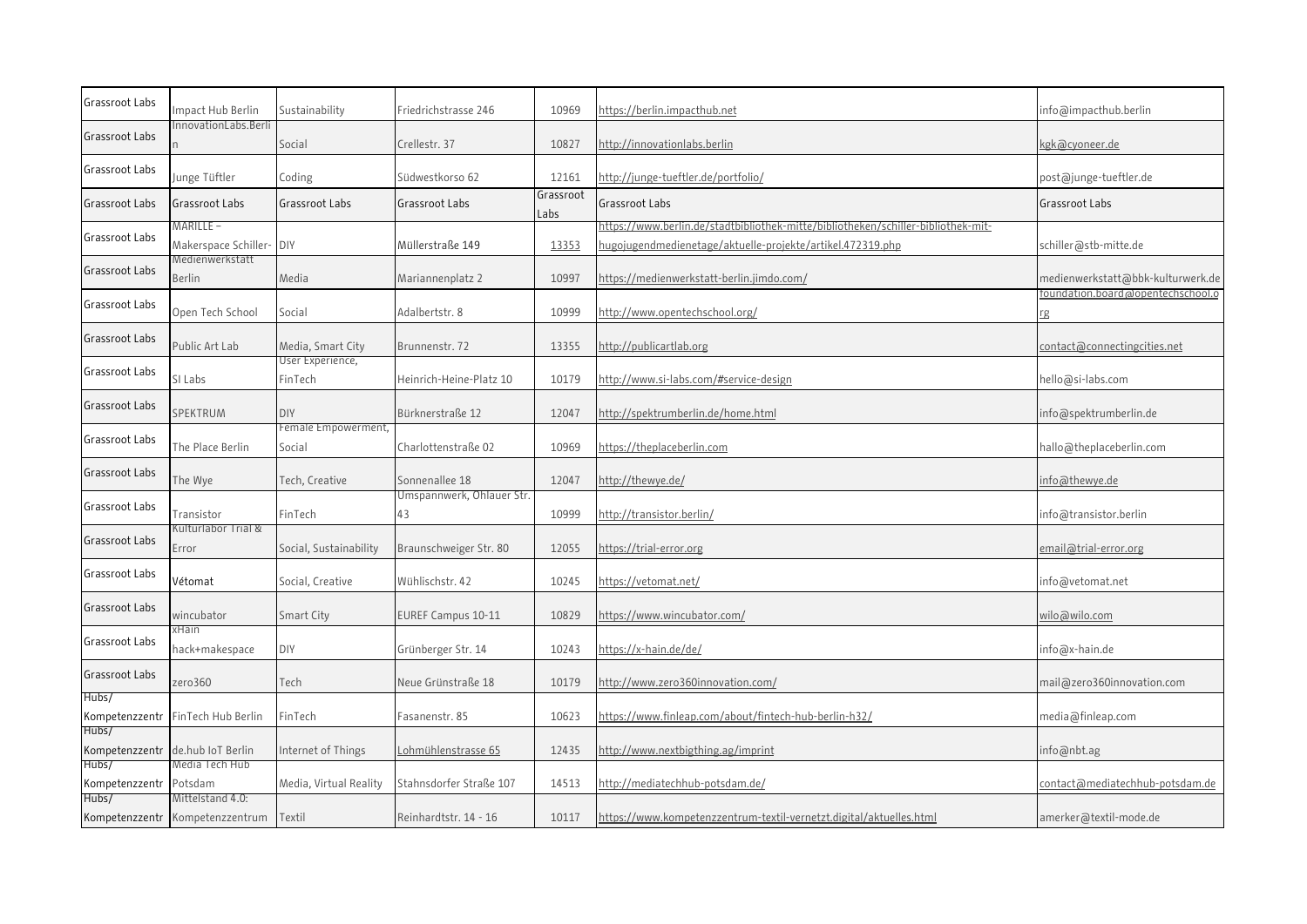| Hubs/                      | Mittelstand 4.0-                        |                          |                           |       |                                                                                                                   |                                 |
|----------------------------|-----------------------------------------|--------------------------|---------------------------|-------|-------------------------------------------------------------------------------------------------------------------|---------------------------------|
| Kompetenzzentr             | Kompetenzzentrum                        | Tech                     | Schiffbauerdamm 40        | 10117 | https://itwirtschaft.de/                                                                                          | sven.ursinus@itwirtschaft.de    |
| Hubs/                      | Mittelstand 4.0-                        |                          |                           |       |                                                                                                                   |                                 |
| Kompetenzzentr             | Kompetenzzentrum                        | Tech                     | Potsdamer Straße 7        | 10785 | https://gemeinsam-digital.de/                                                                                     | alexandra.horn@bvmw.de          |
| Accelerator/               |                                         |                          |                           |       |                                                                                                                   |                                 |
| nkubator                   | garage Berlin.                          | Cross-Sector             | Holsteinische Str. 39     | 12209 | https://garageberlin.de/                                                                                          | info@garage-berlin.de           |
| Accelerator/               |                                         |                          |                           |       |                                                                                                                   |                                 |
| nkubator                   | Admacom                                 | Textil, Tech             | Volmerstraße 10           | 12489 | https://www.inam.berlin/admacom/                                                                                  | info@inam.berlin                |
| Accelerator/               | Amazon Web                              |                          |                           |       |                                                                                                                   |                                 |
| Inkubator                  | Services                                | Data                     | Krausenstr.38             | 10117 |                                                                                                                   |                                 |
| <b>Digital Think</b>       |                                         |                          |                           |       |                                                                                                                   |                                 |
| Tanks                      | AppHouse Berlin                         | Design Thinking          | Münzstr. 15               | 10178 | https://experience.sap.com/designservices/apphaus/berlin                                                          | Astrid.wunsch@sap.com           |
| Accelerator/               |                                         |                          |                           |       |                                                                                                                   |                                 |
| nkubator                   | Atlantic Food Labs                      | Healthcare, FoodTech     | Rosenthaler Str. 13       | 10119 | https://foodlabs.de                                                                                               | imprint@atlanticinternet.de     |
| Accelerator/               |                                         |                          | Knesebeckstr. 56-58       |       |                                                                                                                   |                                 |
| nkubator,                  | <b>Blue House Lab</b>                   | Smart City, Mobility     |                           | 10719 | http://www.alba-lab.de/en/                                                                                        | BluehouseLab@alba.info          |
| Accelerator/               | Challenge Up!                           |                          |                           |       | https://www.telekom.com/de/konzern/details/challenge-up--fuer-den-schnellen-marktstart                            |                                 |
| Inkubator,                 | loT accelerator                         | Tech                     | Winterfeldtstr. 21        | 10781 | 352770                                                                                                            |                                 |
| Accelerator/               |                                         |                          |                           |       |                                                                                                                   |                                 |
| nkubator                   | enpact                                  | Cross-Sector             | Gleimstraße 50            | 10437 | http://www.enpact.org/                                                                                            | info@enpact.org                 |
| Accelerator/               |                                         |                          |                           |       |                                                                                                                   |                                 |
| Inkubator                  | etventure                               | Cross-Sector             | Ackerstraße 14-15         | 10115 | <u>https://www.etventure.de</u>                                                                                   | kontakt@etventure.com           |
| Accelerator/               |                                         | FinTech, Internet of     |                           |       |                                                                                                                   |                                 |
| nkubator                   | Factory                                 | Things, Mobility         | Rheinsberger Str. 76/77   | 10115 | https://factoryberlin.com/                                                                                        | contact@factoryberlin.com       |
| Accelerator/               |                                         | FinTech, Internet of     |                           |       |                                                                                                                   |                                 |
|                            | Factory                                 |                          | Lohmühlenstr. 65          | 12435 | https://factoryberlin.com/                                                                                        | contact@factoryberlin.com       |
| nkubator                   | konzernahe Labs, Food Tech Campus       | Things, Mobility         |                           |       |                                                                                                                   |                                 |
| Digital Think              |                                         | FoodTech                 | Birkenstr. 22             | 10559 | http://foodtechcampus.de/impressum/                                                                               | ftc@edeka.de                    |
| Accelerator/               | (EDEKA)                                 |                          |                           |       |                                                                                                                   |                                 |
|                            | FoundFair                               | Cross-Sector             | Hackescher Markt 4        | 10178 | https://foundfair.de/                                                                                             | info@foundfair.de               |
| nkubator<br>Accelerator/   |                                         |                          |                           |       |                                                                                                                   |                                 |
|                            | Germantech Digital                      | Tech, Energy             | Stresemannstr. 123        | 10963 | https://germantech.digital/de/                                                                                    | office@germantech.digital       |
| Inkubator<br>Accelerator/  |                                         | <b>Tech, Artificial</b>  |                           |       |                                                                                                                   |                                 |
|                            | Hackmind                                |                          | Winsstraße 62             | 10405 | https://hackmind.ai/index.html                                                                                    | info@hackmind.ai                |
| nkubator<br>hochschul- und |                                         | Intelligence, Blockchain |                           |       |                                                                                                                   |                                 |
|                            | Helmholtz Enterprise Cross-Sector, Tech |                          | Anna-Louisa-Karsch-Straße | 10178 | https://www.helmholtz.de/transfer/technologietransfer/innovations und foerderprogram Martin.Kamprath@helmholtz.de |                                 |
| forschungsnahe             |                                         |                          |                           |       |                                                                                                                   |                                 |
| Accelerator/               | High Rise Ventures                      | PropTech                 | Borsigstr. 8              | 10115 | https://www.highrise.ventures/                                                                                    | claudia.nagel@highrise.ventures |
| nkubator                   |                                         |                          |                           |       |                                                                                                                   |                                 |
| Accelerator/               | Hitfox                                  | Healthcare, FinTech      | Rosa-Luxemburg-Str. 2     | 10178 | http://www.hitfoxgroup.com/                                                                                       | info@hitfoxgroup.com            |
| nkubator                   |                                         |                          |                           |       |                                                                                                                   |                                 |
| Accelerator/               | Inkulab                                 | Biotech                  | Hardenbergstraße 38       | 10623 | http://www.inkulab.de/index.htm                                                                                   | hansen@inkulab.de               |
| Inkubator                  |                                         |                          |                           |       |                                                                                                                   |                                 |
| Accelerator/               | LAB1886/Mercedes                        | Mobility                 | Krausenstraße 9           | 10117 | http://www.lab1886.com/                                                                                           | dialog@daimler.com              |
| Inkubator,                 | Benz                                    |                          |                           |       |                                                                                                                   |                                 |